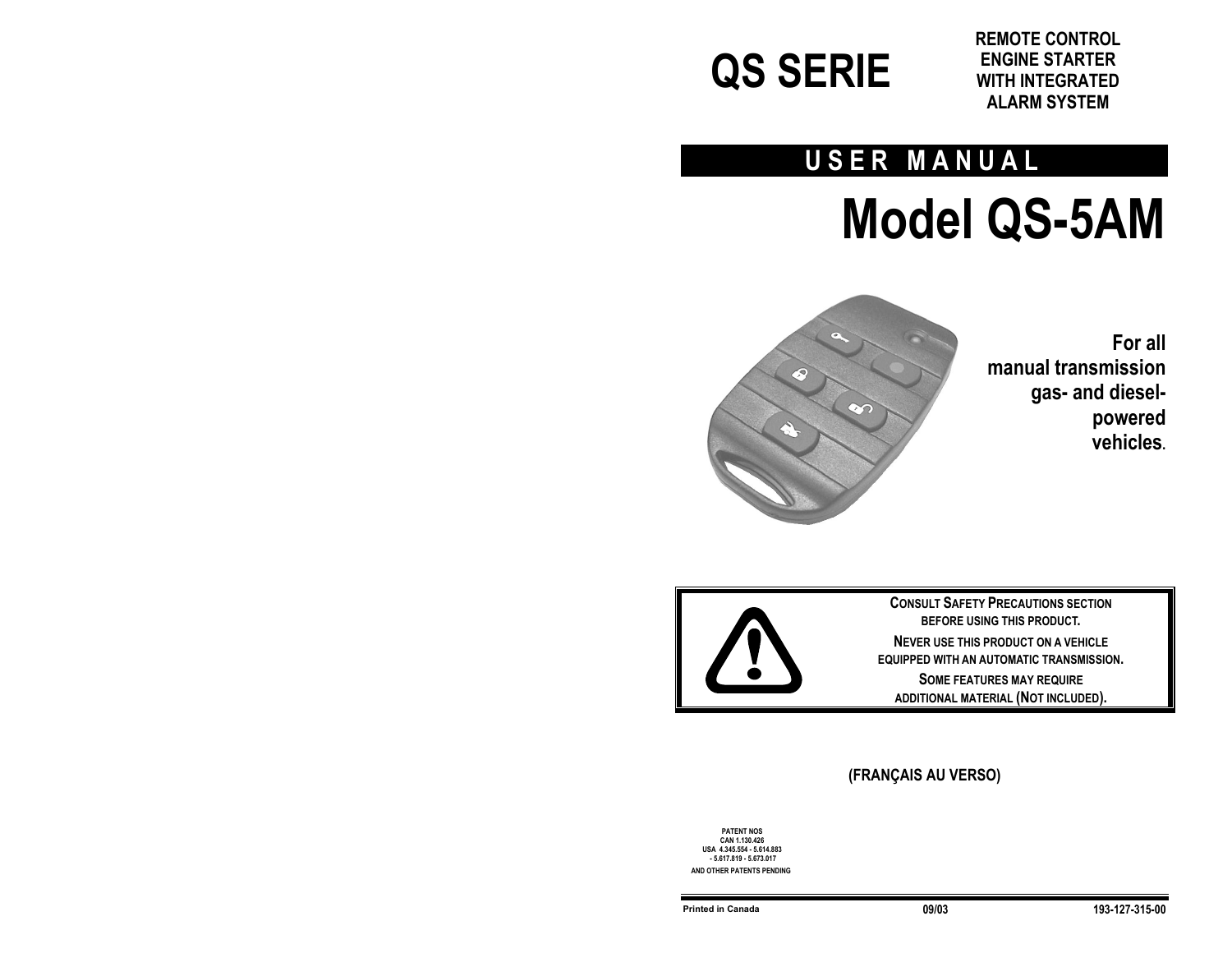## **GOVERNMENT REGULATIONS**



This device complies with the requirements of Industry Canada (IC) - Management of Radiofrequencies, as specified in document CNR-210. Its use is authorized only on a no-interference, noprotection basis; in other words, this device must not be used if it is determined that it causes harmful

interference to services authorized by IC. In addition, the user of this device must accept any radio interference that may be received, even if this interference could affect the operation of the device.



This device complies with Part 15 of the FCC rules.

Operation is subject to the following two conditions:

- (1) this device may not cause harmful interference and
- (2) this device must accept interference that may cause undesired operation.

This equipment has been tested and found to comply with the limits for a class B digital device, pursuant to Part 15 of the FCC Rules. These limits are designed to provide reasonable protection against harmful interference in a residential installation. This equipment generates, uses and can radiate radio frequency energy and, if not installed and used in accordance with the instruction manual, may cause harmful interference to radio communications. However, there is no guarantee that interference will not occur in a particular installation. If this equipment does cause harmful interference to radio or television, which can be determined by turning the equipment OFF and ON, the user is encouraged to try to correct the interference by one or more of the following measures:

- **Reorient or relocate the receiving antenna.**
- **Increase the separation between the equipment and receiver.**
- Connect the equipment into an outlet on a circuit different from that to which the receiver is connected.
- Consult the dealer or an experienced radio / TV technician for help.

#### **Warning:**

Changes or modifications not expressly approved by <manufacturer> could void the user's authority to operate the equipment.

> 1164, Route 220 St-Élie d'Orford (Québec) Canada J0B 2S0

516A Elm Street Manchester, NH 03101 USA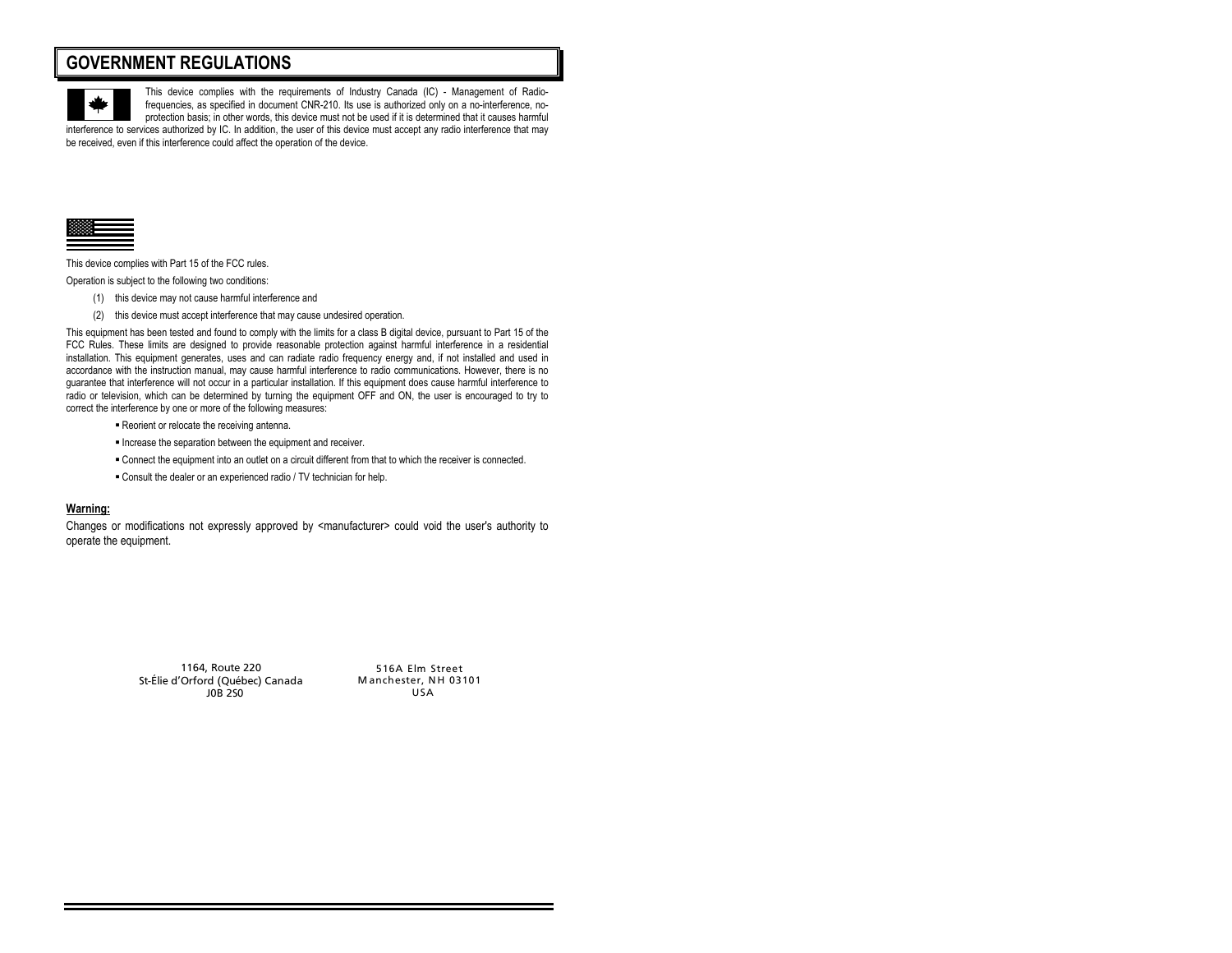## **Table of contents**

| ${\color{red} \texttt{USING} \texttt{YOUR REMOTE} \texttt{STATER} \texttt{ } \texttt{ } \texttt{3} \texttt{A}\texttt{FETY SEQUENCE} \texttt{ } \texttt{ } \texttt{3} \texttt{R} \texttt{E1} \texttt{C1} \texttt{ } \texttt{0} \texttt{0} \texttt{0} \texttt{0} \texttt{0} \texttt{0} \texttt{0} \texttt{0} \texttt{0} \texttt{0} \texttt{0} \texttt{0} \texttt{0} \texttt{0} \texttt{0} \texttt{0} \texttt{0} \texttt{0} \texttt{0} \texttt{0$ |    |
|------------------------------------------------------------------------------------------------------------------------------------------------------------------------------------------------------------------------------------------------------------------------------------------------------------------------------------------------------------------------------------------------------------------------------------------------|----|
|                                                                                                                                                                                                                                                                                                                                                                                                                                                |    |
|                                                                                                                                                                                                                                                                                                                                                                                                                                                |    |
|                                                                                                                                                                                                                                                                                                                                                                                                                                                |    |
|                                                                                                                                                                                                                                                                                                                                                                                                                                                |    |
|                                                                                                                                                                                                                                                                                                                                                                                                                                                |    |
|                                                                                                                                                                                                                                                                                                                                                                                                                                                |    |
|                                                                                                                                                                                                                                                                                                                                                                                                                                                |    |
|                                                                                                                                                                                                                                                                                                                                                                                                                                                |    |
|                                                                                                                                                                                                                                                                                                                                                                                                                                                |    |
|                                                                                                                                                                                                                                                                                                                                                                                                                                                |    |
|                                                                                                                                                                                                                                                                                                                                                                                                                                                |    |
|                                                                                                                                                                                                                                                                                                                                                                                                                                                |    |
|                                                                                                                                                                                                                                                                                                                                                                                                                                                | 18 |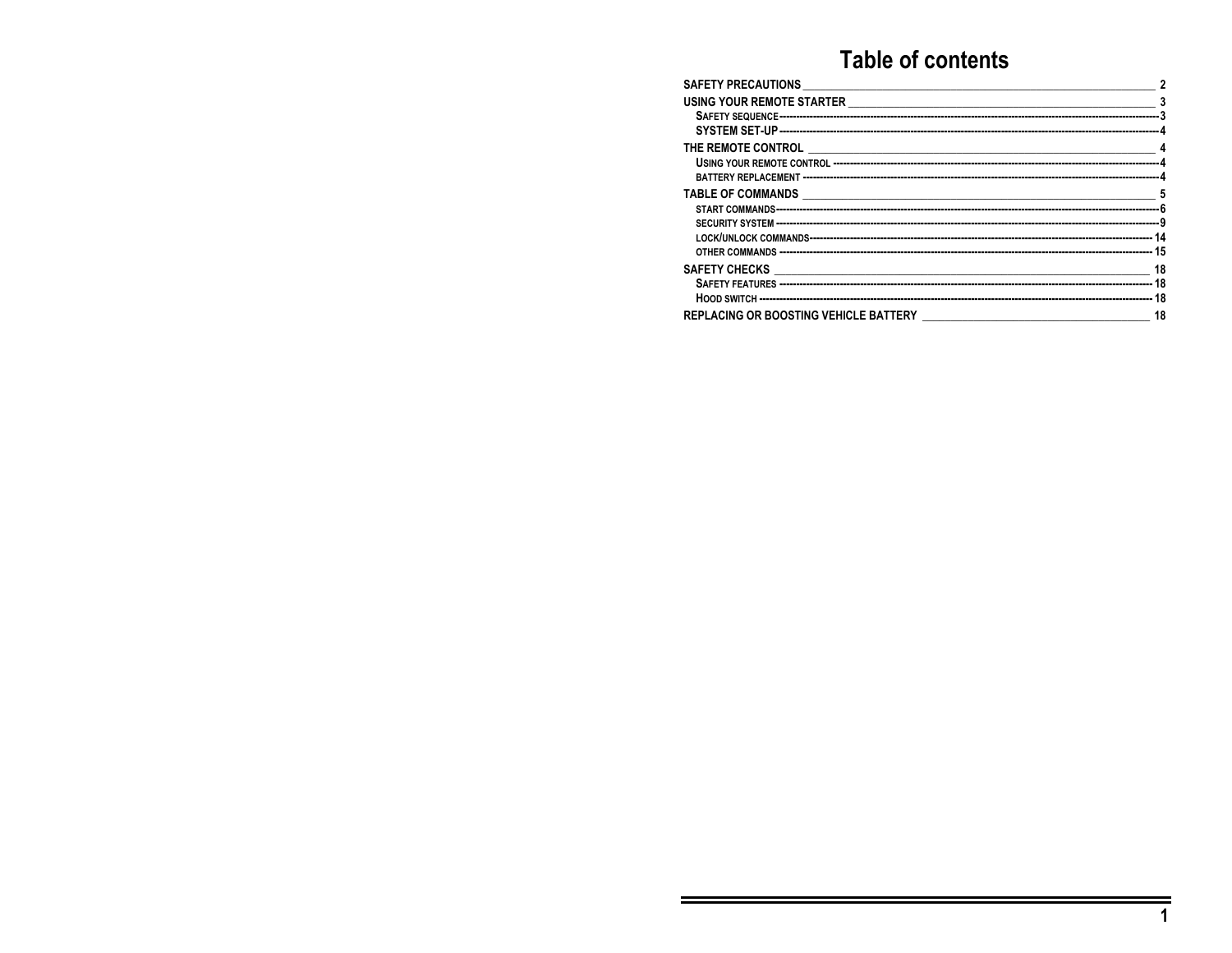## **SAFETY PRECAUTIONS**

#### **Before using this product, carefully read the following safety precautions.**

- Make sure the parking brake is operational, i.e. it has the capability of **immobilizing** the vehicle.
- The gearshift lever must not be accessible without the remote starter system being able to detect the opening of a door (and the rear hatch, if applicable).
- In the case of convertible vehicles, **it is strongly recommended** that a motion detector be integrated to the system.
- **Never perform a remote start** when a person or animal is inside the vehicle.
- **Do not allow** any person or animal to remain inside the vehicle when the engine is running under remote starter control (continuous mode).
- Keep remote controls **away from children at all time.**
- Immediately report any malfunction to the dealer that performed installation.
- **Under no circumstance can this product or its use be modified**.
- Always turn off main switch when vehicle is parked in an enclosed, unventilated area or is in for servicing.
- Always turn off main switch when not using your Remote Starter for extended periods of time.
- Have your engine tuned regularly to ensure optimum performance of your Remote Starter.
- Make sure that the windshield wipers and the headlights are turned off before leaving vehicle.
- Regularly check the system's safety features (see "Safety Checks" on page 18.)
- Always advise service personnel that your vehicle is equipped with a Remote Starter and a starter cut function.
- Make sure you comply with all local regulations which may prohibit leaving your engine running when vehicle is unattended in a public place.
- To ensure continued safe operation of your remote starter, ask your dealer to periodically check and/or tune the remote starting system.
- **All users of the vehicle should be aware** of the safety precautions and operation procedures.
- Make sure that the warning sticker is present on the driver's window.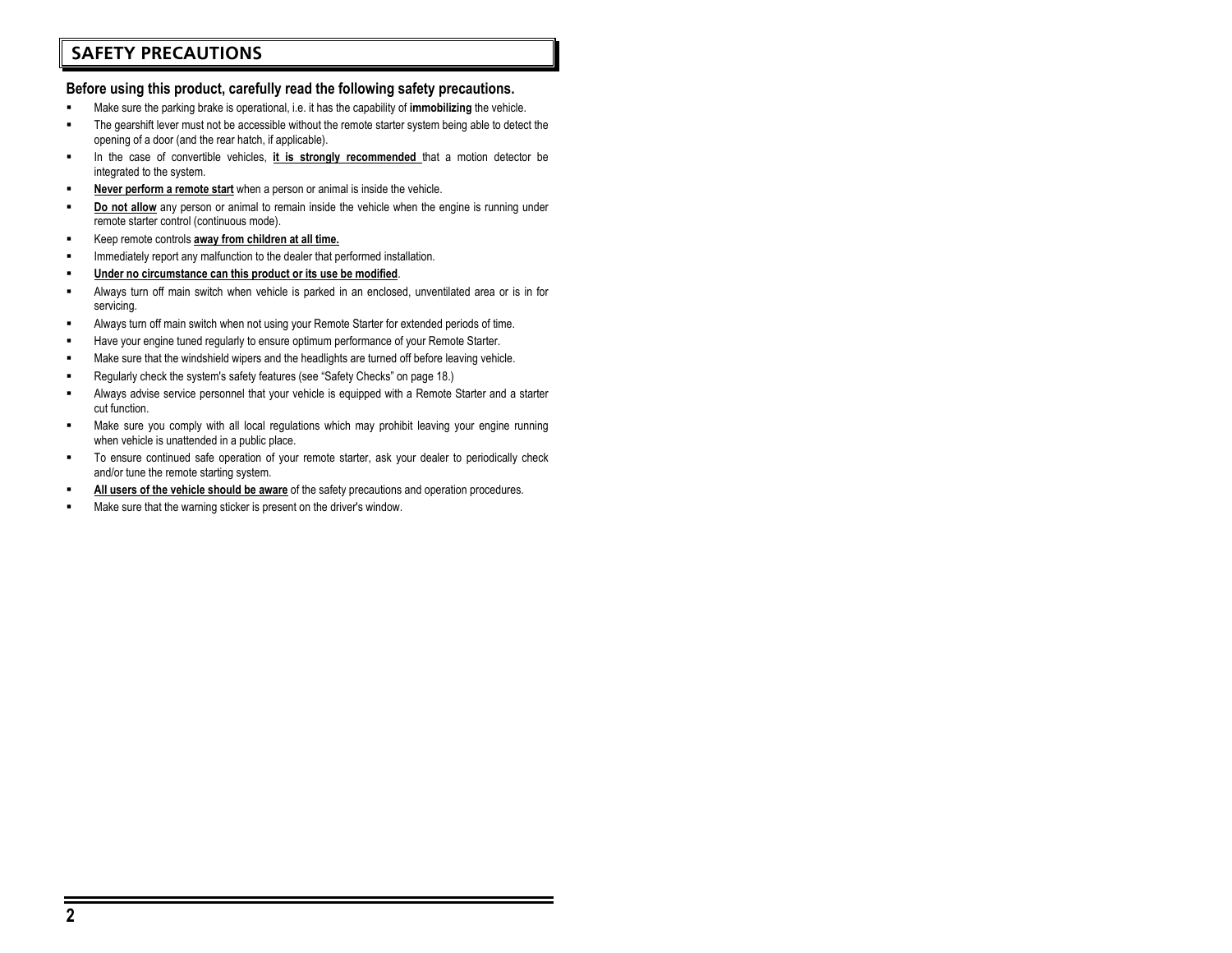## **SAFETY SEQUENCE**

Your remote starter was designed to force you to perform a series of actions that will ensure that the gearshift lever is in neutral position when you exit the vehicle.

This series of actions is called a "Safety sequence" and is aimed at preventing any remote start in situations where remote starting the engine would not be safe.

Should the liftgate or any door be opened at any time, the intrusion will be detected and the safety sequence will be cancelled by the system, thus preventing a remote start. In such cases, the sequence must be repeated to allow for an eventual remote start.

The system offers two execution modes for the sequence. These options must be set at time of installation. The first mode is initiated by the parking brake and the other by the remote control. The safety sequence must be performed as follows.

#### **SEQUENCE ACTIVATED BY THE PARKING BRAKE ...**

- 1. While engine is running (key in ignition switch), apply the brakes and hold the pedal down.
- 2. Move gearshift lever to neutral.
- 3. Apply the parking brake Once Twice Note: The system can be set - at time of installation - to require that the parking brake be applied once or twice. If set for two actuations, pause one second between the two.
- 4. Remove key from ignition (the system keeps the engine running).
- 5. Exit the vehicle.
- 6. Within 60 seconds, close **all** doors.
- 7. The system will stop the engine and blink the parking brakes once to confirm the sequence is valid (vehicle is ready for a remote start command).

#### **SEQUENCE ACTIVATED BY THE REMOTE CONTROL**

- 1. While engine is running (key in ignition switch), apply the brakes and hold the pedal down.
- 2. Move gearshift lever to neutral.
- 3. Apply parking brake.
- 4. Press **O**<sub>m</sub> button on your remote control.
- 5. Remove key from ignition (the system keeps the engine running).
- 6. Exit the vehicle.
- 7. Press the button on your remote control. The system will stop the engine and parking lights will blink once to confirm the sequence is valid (vehicle is ready for a remote start command).

**NOTES :** If you release the brake pedal and depress it once more during or after the execution of the safety sequence, the safety sequence will be invalidated and any remote start will be impossible.

If the engine stops when the key is removed from the ignition, the safety sequence is invalid. Perform a new safety sequence. If problem persists, consult your installer.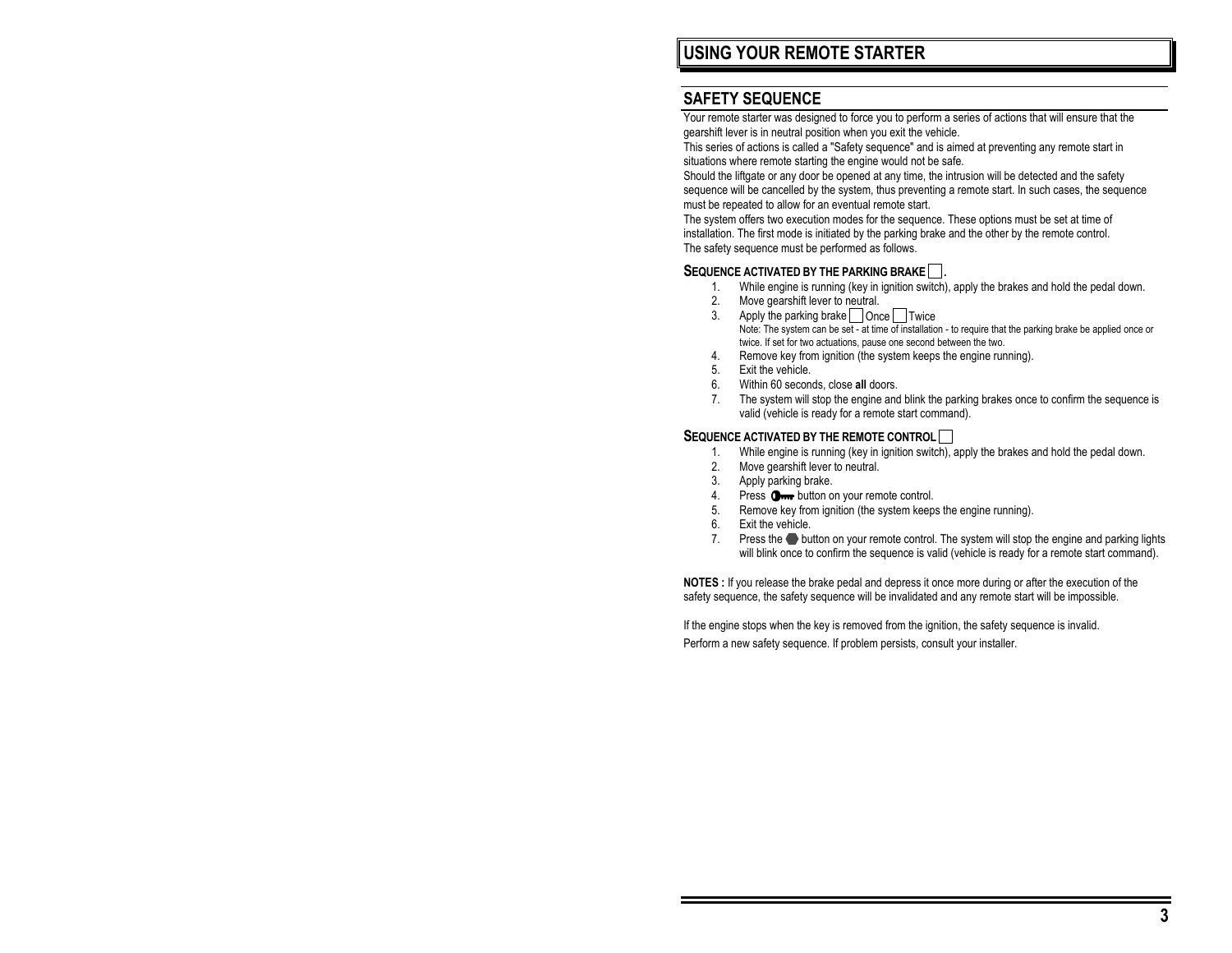## **SYSTEM SET-UP**

When leaving your vehicle, **you should prepare it** for a future remote start.

- Set heating/air-conditioning controls to desired position. (When the remote starter starts your engine, it will also turn on your climate control system.)
- Turn your windshield wipers to the "**OFF**" position to prevent the wiper mechanism from being damaged should the wipers be frozen or stalled under snow.
- Make sure that the remote starter has detected a valid safety sequence.
- Make sure the headlights are turned off.
- Make sure not to leave your keys in the vehicle, since some rearming functions automatically lock the doors.

## **THE REMOTE CONTROL**

Your remote control has been designed to fit the natural contours of your hands so that it is easier to use. It works off three long-life lithium batteries.

It can control two vehicles separately. Up to four remote controls can be assigned to your vehicle. See your dealer for replacement batteries or additional remote controls.

**NOTE**: The range of your remote control can be affected by a weak battery, interference from nearby metal structures, hydro poles, or crowded parking lots.

## **USING YOUR REMOTE CONTROL**

Your remote control can transmit on two different channels, allowing control of two separate vehicles.

Only the "Panic" command is transmitted on both channels simultaneously.

Each command being transmitted is confirmed by both an audible and a visual signal (LED indicator).



#### **CHANNEL 1** :

To transmit a command on channel 1, press desired button for two seconds.

#### **CHANNEL 2** :

To transmit a command on channel 2, press desired button, then as soon as a tone is heard or LED flashes once, release the button for a moment then press it again and hold it down for two seconds.

A command will not be executed if you do not press button long enough.

Only one command will be transmitted even if a button is pressed for more than two seconds except for the Panic button, which repeats the command as long as the button is maintained.

The remote control supplied in the kit may differ from the one illustrated above.

## **BATTERY REPLACEMENT**

Your remote works off three 3-volt lithium CR-2016 batteries or equivalent.

We strongly recommend that you keep a replacement set in your glove compartment.

To replace the batteries, remove screw on back of remote case, remove old batteries and replace with new ones. Make sure that batteries point the right way; see illustration opposite.

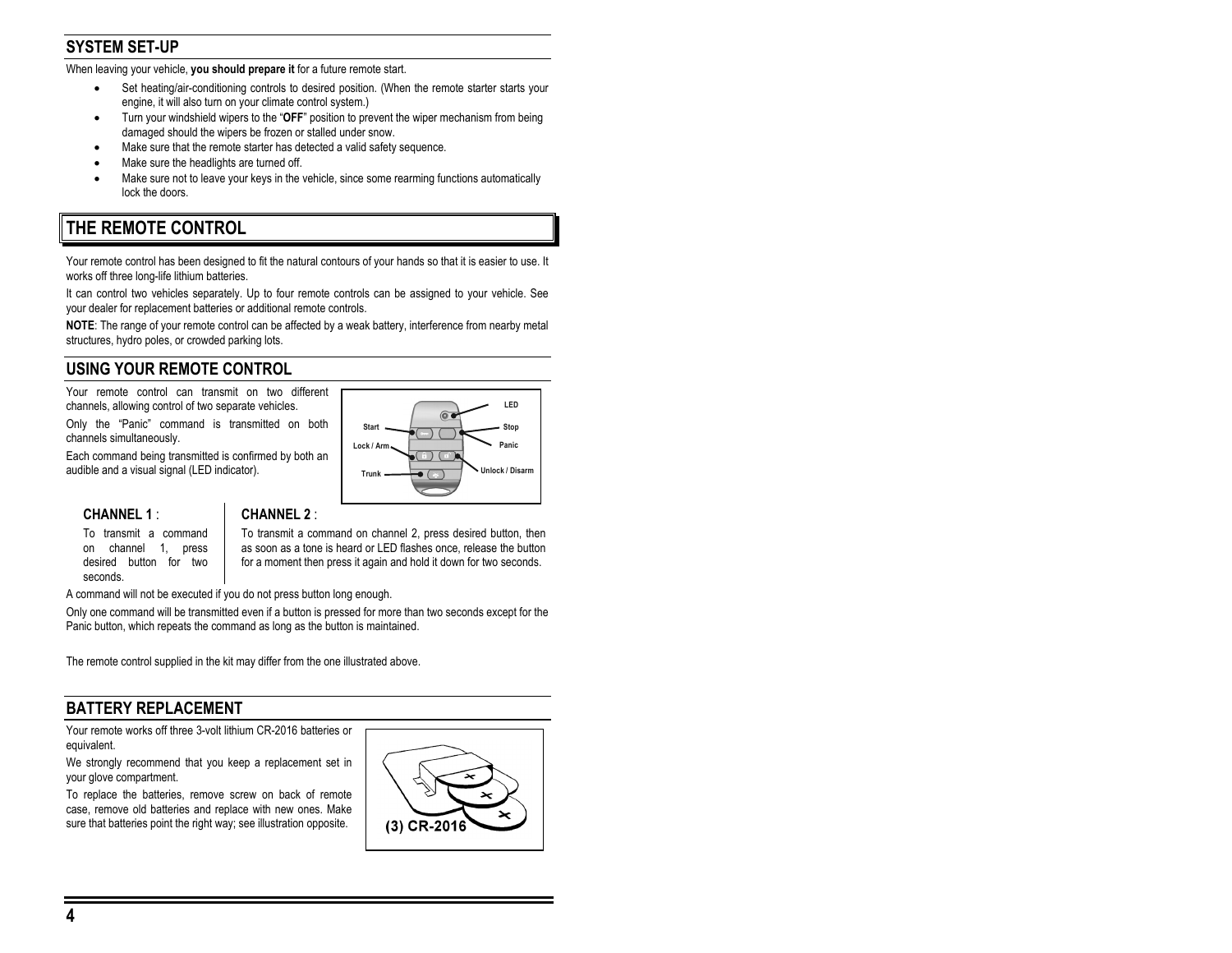## **TABLE OF COMMANDS**

| <b>COMMANDS</b>                                                                                                                        |                                                                                                                            | <b>BUTTONS</b>       |  | <b>CONFIRMATION</b> |                                                     |               |
|----------------------------------------------------------------------------------------------------------------------------------------|----------------------------------------------------------------------------------------------------------------------------|----------------------|--|---------------------|-----------------------------------------------------|---------------|
|                                                                                                                                        |                                                                                                                            | (PICTOGRAM)          |  | <b>HORN</b>         | <b>LIGHTS</b>                                       | <b>SIREN</b>  |
| PANIC                                                                                                                                  |                                                                                                                            | $>$ 4 SEC.           |  | 30/60<br>SEC.       | 30/60<br>SEC.                                       | 30/60<br>SEC. |
|                                                                                                                                        | <b>START / CONTINUOUS MODE</b>                                                                                             |                      |  | 1<br>ถ              | $1$ o                                               |               |
| STOP <sup><math>\boldsymbol{\Theta}</math></sup>                                                                                       |                                                                                                                            |                      |  |                     | 1                                                   |               |
|                                                                                                                                        | LOCK / ARM                                                                                                                 | A                    |  | $1 \quad$<br>60     | $1/3$ $\odot$                                       | 1/3/X<br>0000 |
|                                                                                                                                        | UNLOCK / DISARM<br>⊕                                                                                                       | п                    |  |                     | $2/4$ $\odot$                                       | 2/4/X<br>000  |
| TRUNK                                                                                                                                  |                                                                                                                            |                      |  |                     | 3                                                   | 3 O           |
|                                                                                                                                        | <b>ACTIVATE / DEACTIVATE SENTINEL MODE</b>                                                                                 |                      |  |                     | $2/3/4$ $\circledcirc$                              |               |
|                                                                                                                                        | <b>ACTIVATE / DEACTIVATE UTILITY #1</b>                                                                                    |                      |  |                     | 1                                                   |               |
|                                                                                                                                        | <b>ACTIVATE / DEACTIVATE UTILITY #2</b>                                                                                    |                      |  |                     | 1                                                   |               |
|                                                                                                                                        | <b>RUNTIME ADJUSTMENT</b>                                                                                                  |                      |  |                     | $1 - 4$                                             |               |
| PRESET TEMPERATURE ADJUSTMENT                                                                                                          |                                                                                                                            |                      |  |                     | $1 - 4$                                             |               |
| CAR FINDER                                                                                                                             |                                                                                                                            |                      |  | 7                   | 3                                                   |               |
| $1 - 19$<br>DISPLAY REMOTE START FAIL CODES                                                                                            |                                                                                                                            |                      |  |                     |                                                     |               |
|                                                                                                                                        | DISPLAY ALARM ZONE CODES                                                                                                   |                      |  |                     | $1 - 8$                                             |               |
| ⋒                                                                                                                                      | THIS CONFIRMATION IS SENT ONLY IF START COMMAND IS REPEATED WHEN ENGINE IS ALREADY RUNNING                                 |                      |  |                     |                                                     |               |
| 0<br>THIS COMMAND TERMINATES: RUNTIME, PANIC MODE AND ALARM CONDITION                                                                  |                                                                                                                            |                      |  |                     |                                                     |               |
| ค                                                                                                                                      | WHEN "CONFIRMATION ON 2ND LOCK" IS ENABLED.<br>ø<br>WHEN CHIRPS OR ALARM IS DEACTIVATED                                    |                      |  |                     |                                                     |               |
| Θ<br>THESE CONFIRMATIONS ARE PROGRAMMABLE AS ACTIVE/INACTIVE DURING INSTALLATION.                                                      |                                                                                                                            |                      |  |                     |                                                     |               |
| ❻                                                                                                                                      | $1 = No$ zone is in violation during arming                                                                                |                      |  |                     | 3 = AT LEAST ONE ZONE IS IN VIOLATION DURING ARMING |               |
| ❼                                                                                                                                      | X = NO CHIRP WHEN VALET MODE IS ACTIVE OR WHEN ALARM IS PROGRAMMED AS DISABLED                                             |                      |  |                     |                                                     |               |
| TEMPORARY VALET MODE IS ACTIVATED IF COMMAND IS REPEATED DURING REARM CYCLE WHEN AALRM SET IN PASSIVE<br>⋒<br>REARMING AT THE INSTALLS |                                                                                                                            |                      |  |                     |                                                     |               |
| ِ ⊕                                                                                                                                    | 2 = NO ZONE WAS IN VIOLATION WHILE<br>$4 = AT$ LEAST ONE ZONE WAS IN VIOLATION<br>ALARM WAS ARMED<br>WHILE ALARM WAS ARMED |                      |  |                     |                                                     |               |
| ◍                                                                                                                                      | $2 =$ DEACTIVATION                                                                                                         | 3 = SYSTEM NOT READY |  |                     | $4 =$ ACTIVATION                                    |               |
| ⋒                                                                                                                                      | ONLY IF SYSTEM IS EQUIPPED WITH A SENSOR CAPABLE OF DETECTING TRUNK RELEASE (OPTIONAL).                                    |                      |  |                     |                                                     |               |

## **CONFIRMATION**

In all cases, your Remote Starter will confirm that command has been received properly. This will be done by either sounding horn and/or siren or flashing parking lights. In this manual, confirmation signals are written in an abbreviated form; for example:

(horn: 1, lights: 2) Means that horn will sound once and parking lights will flash twice.

Parking light confirmations are mandatory. Horn confirmations are optional (programmable) and require an additional connection and equipment during installation.

Confirmations are explained in more detail under each command.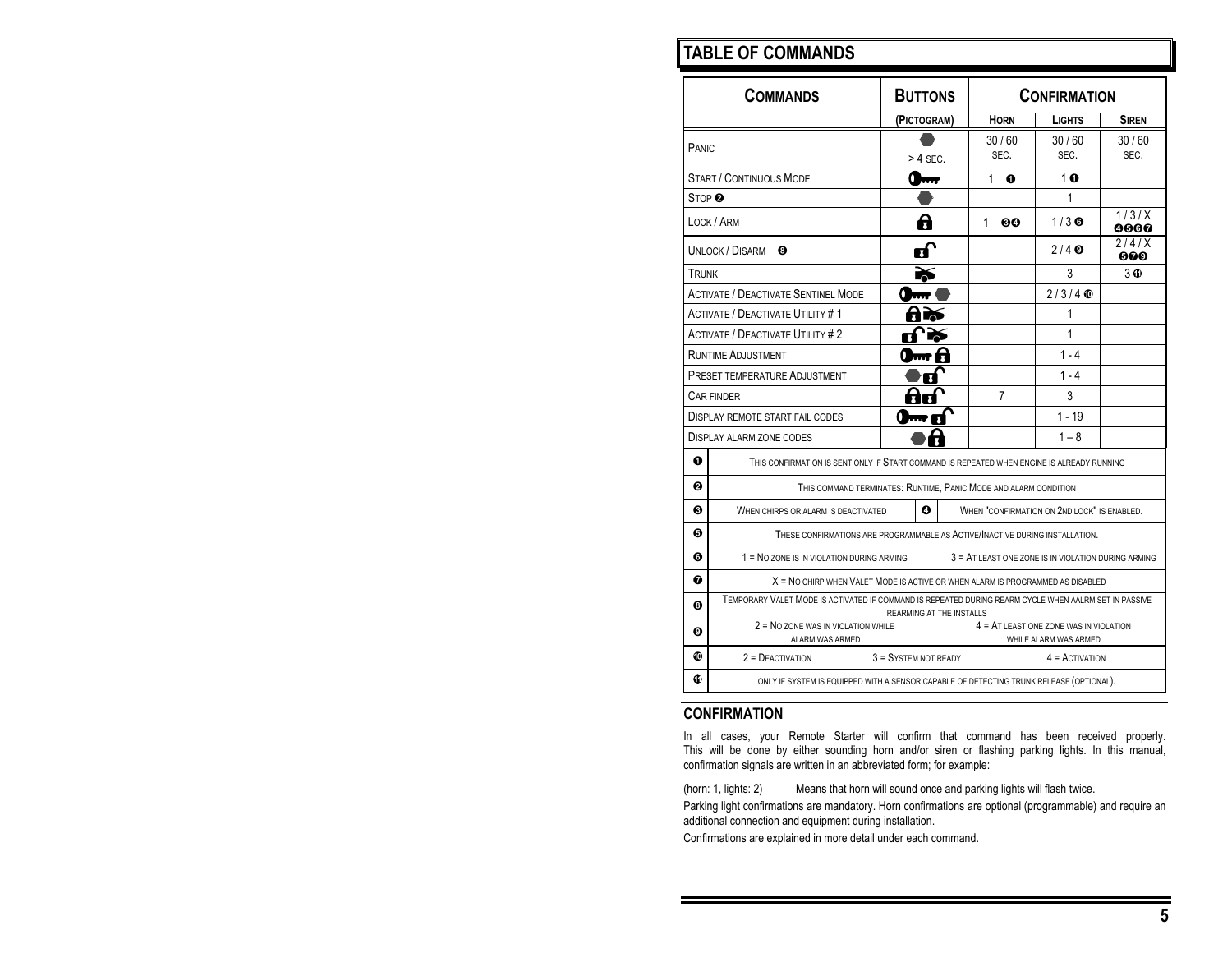## **START COMMANDS**

## **STARTING THE ENGINE**

To start the engine, press  $\Box$  was button (horn: 0, lights: 1).

The system automatically adjusts ignition duration for your type of vehicle; parking lights flash once (duration: four seconds) then stay on all the time engine is running.

If more than one command is emitted, each successive start command resets runtime to the beginning, parking lights flash once to confirm command has been received and horn sounds once to let you know engine is already running.

Repeating this command will produce an audible confirmation that engine has started, which can be useful if vehicle is not in sight.

#### **IF ENGINE FAILS TO START**

If your system cannot start your engine at first attempt, it will wait for a few seconds and then try again (it could try again twice depending on reason for failure to start).

After three attempts, it will shut down automatically and wait for new command (see "Start fail Codes" on page 17).

#### **UPON ENTERING YOUR VEHICLE...**

 To prevent engine from turning off when you enter your vehicle, do not depress brake pedal or release parking brake before having placed key in ignition and turned it to "ON" position.



#### **DO NOT TURN IGNITION KEY TO "START" POSITION.**

Drive as usual.

#### **ENGINE RUNTIME**

Your engine will stop automatically after a preset time (see "Setting the runtime" on page 8). Parking lights will stay on as long as engine is running.

#### **TRIGGER INPUT**

Your remote starter is equipped with a negative trigger (pulse) input.

This input can be connected to another remote control device or to a timer output (optional).

If this input is connected, consult this device's manual or ask your technician which command controls the Start/Stop function.

The Start/Stop commands received on this input are ignored while the engine is running on a remote start.

All Start/Stop functions controlled by this input behave in the same way as functions controlled by remote.

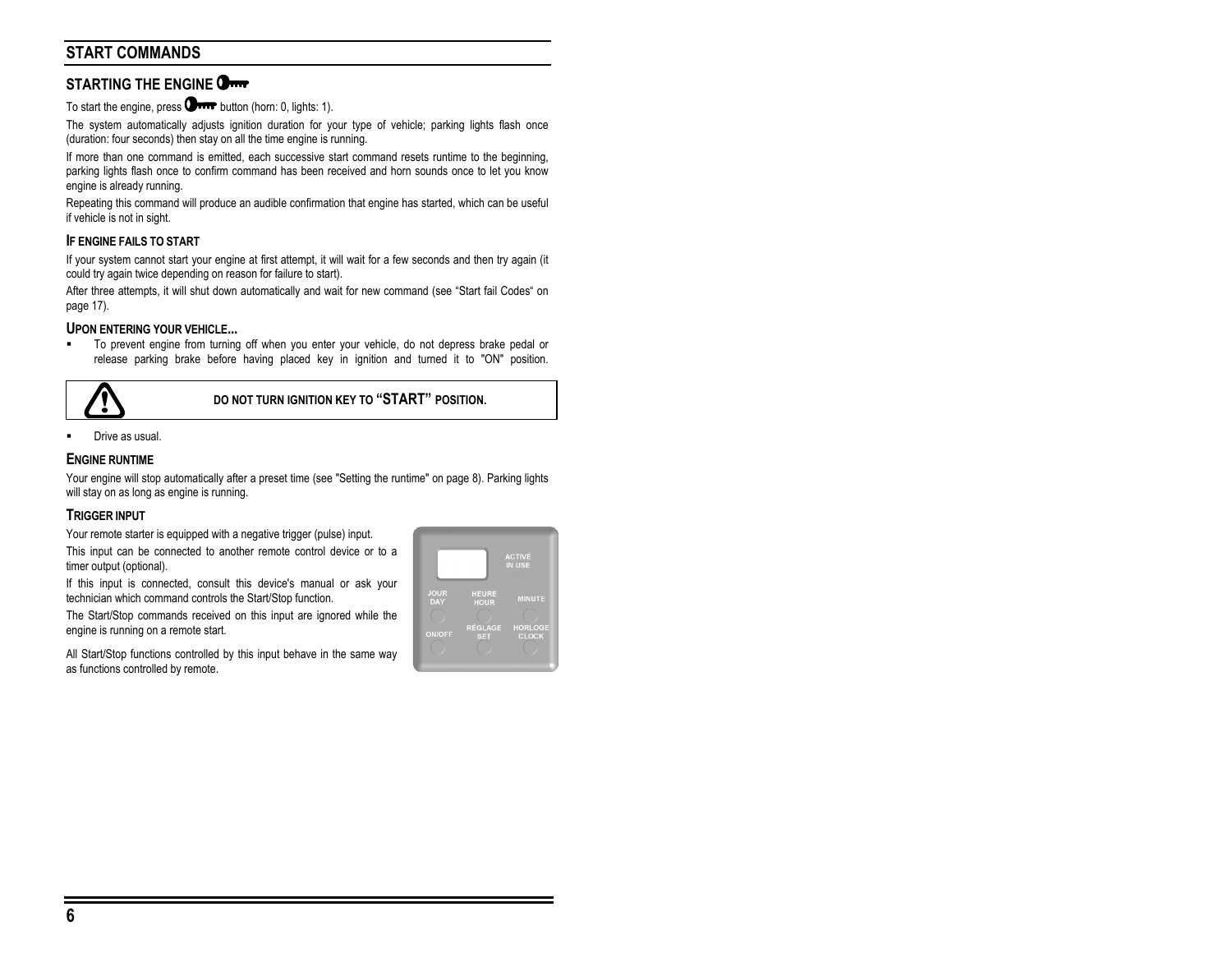## **CONTINUOUS MODE**

The Continuous Mode function lets you remove the key from ignition while leaving the engine running. This convenient feature allows you to leave vehicle for short periods of time while climate controls remain on.

To access Continuous Mode, send Start command before removing the key from ignition when performing the safety sequence described on page 3. See "STARTING THE ENGINE" on page 6.

Note: Do not press button if you perform sequence activated by the remote control (Step 7).

Parking lights, engine and preset accessories will remain on for the duration of the programmed runtime (see " Setting the runtime " on page 8).

Remove key, exit vehicle and lock doors. All safety devices will remain active.

If you return to your vehicle before runtime has elapsed, just turn the key to the "**ON**" position and depress brake pedal.

#### **WHAT STOPS THE ENGINE**

For your safety, engine will not start or it will stop if:

- Ignition key is in "RUN" position (prevents start);
- Remote control sends a stop command.
- Hood is open.
- Brakes are applied.
- Alarm is in infraction condition.
- Engine is over-revving (if engine over-revving monitoring is active).
- Main switch is **OFF**.
- Safety sequence not valid (parking brake not applied, opening of door detected while remote starter was not keeping engine running).

#### **MAIN SWITCH**

Main switch is usually mounted under dashboard.

When it is placed in the OFF position, it cancels all start related functions but does not disable other commands which remain active (alarm, door locking, etc).

## **STOP**

When engine is kept running by Remote Starter, you can stop it with this command (lights: 1).

The stop command also ends panic mode and alarm condition.

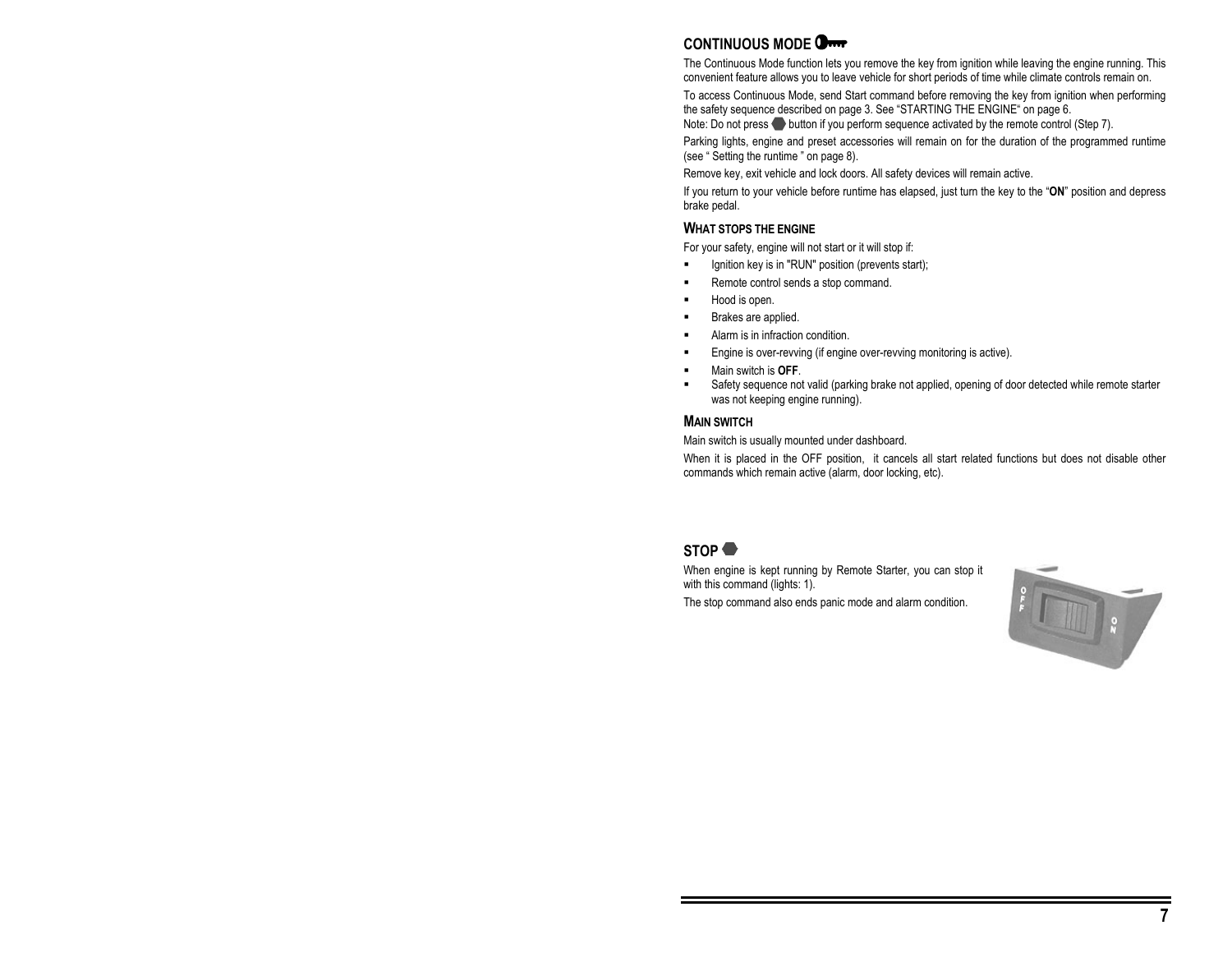## **LOW TEMPERATURE MODE**

In Low Temperature (Sentinel) mode, system starts your engine automatically when temperature falls below a preset level.

Engine will run for programmed runtime, after which system will wait 2½ hours and then start engine again if temperature is still below preset level.

To activate/deactivate Low Temperature mode, press  $\Box$  and  $\Box$  buttons simultaneously.

#### **When mode is activated:**

Parking lights will flash 4 times, then, if temperature is below preset level, engine will start.

If temperature is above preset level, system waits until it goes below preset level before starting. For the engine to be able to start, a valid safety sequence has to be detected by the system (see "Safety

Sequence" on page 3).

If system cannot execute command (for example, safety sequence is not valid, hood is open, etc), confirmation will be different (lights: 3).

#### **When mode is deactivated:**

Parking lights will flash twice to confirm that mode is deactivated. Applying brakes also deactivates Low Temperature mode.

#### **SETTING THE START TEMPERATURE**

To change preset temperature at which you want your Remote Starter to start engine, press  $\bullet$  and

**buttons simultaneously (lights: 1 - 4).** 

Parking lights will flash from 1 to 4 times to indicate selected start temperature (see table opposite).

If you send command when ignition has been turned on (by Remote Starter or key), preset start temperature does not change. However, confirmation is still sent to indicate last selection.

| Preset start<br>temperature        |
|------------------------------------|
| $-5^{\circ}$ C (23 $^{\circ}$ F)   |
| $-15^{\circ}$ C (5°F)              |
| $-20^{\circ}$ C (-7°F)             |
| $-30^{\circ}$ C (-22 $^{\circ}$ F) |
|                                    |

## **SETTING THE RUNTIME** OF **OHER**

Press buttons  $\mathbf{Q}_{\text{max}}$  and  $\mathbf{Q}_{\text{simultaneously}}$  (parking lights: 1 - 4).

Parking lights flash one to four times to indicate selected runtime (see table opposite).

If you send this command while the ignition circuits are activated (by remote or key), runtime does not change but confirmation is sent to indicate last selection.

If Low Temperature (Sentinel) mode is already activated when this command is sent, the command sets or indicates Low Temperature mode runtime.

**Note:** Runtime is doubled for a diesel engine.

| Number of<br>flashes | Runtime       |
|----------------------|---------------|
|                      | 2 minutes $1$ |
| 2                    | 4 minutes     |
| 3                    | 8 minutes     |
|                      | 18 minutes    |

<sup>1</sup> A runtime of 2 minutes (4 min. for a diesel engine ) is not recommended for most vehicles unless you intend to drive off immediately after the remote start. This selection is not available in Low Temperature mode.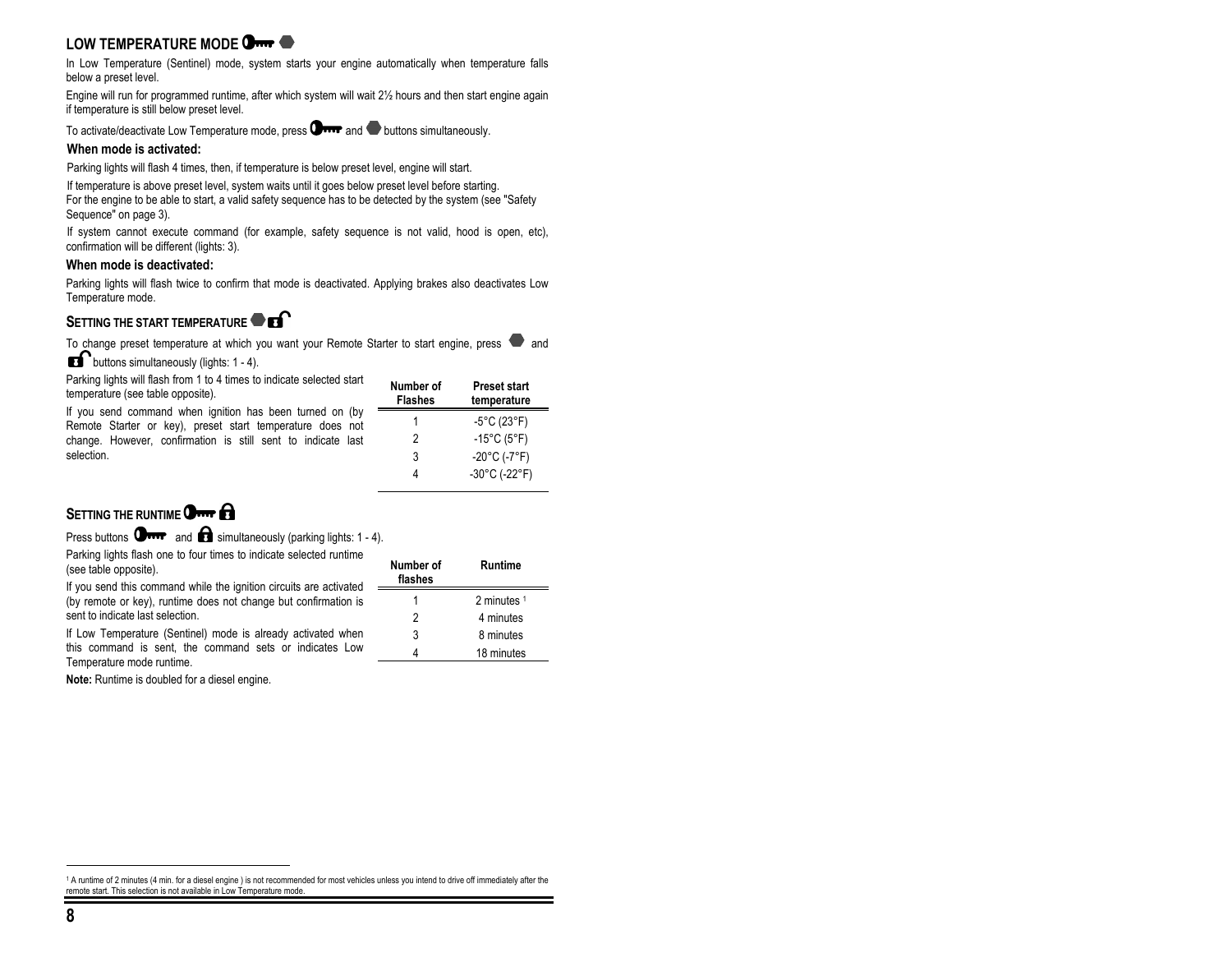## **SECURITY SYSTEM**

## **PROTECTION ZONES**

Your security system can use up to six different monitoring devices simultaneously to protect your vehicle.

These devices are connected to the system on different inputs called protection zones.

One of these zones can send an audible warning (7 chirps), while the other five generate an alarm condition if system is armed.

| <b>PROTECTION ZONES</b>                                    | <b>FUNCTIONS</b>                                                                                                                                                                                                  |
|------------------------------------------------------------|-------------------------------------------------------------------------------------------------------------------------------------------------------------------------------------------------------------------|
| Pre-shock<br>(more than 3 times within 3 min.)             | Siren chirps (7 times)                                                                                                                                                                                            |
| Doors<br>Hood<br>Additional sensor (trunk)<br>Shock sensor | Siren "ON" for 30 or 60 second period, which can be repeated<br>up to 4 times depending on initial programming and whether<br>violated zone is corrected or not.<br>Each period is separated by a 5 second pause. |
| Ignition (key)                                             | (45 seconds for "Door" zone).                                                                                                                                                                                     |

## **DETERRENTS**

#### **ACTIVE**

When one of the monitoring devices detects a violation, system reacts by activating the following deterrents, depending on which is connected.

System can activate up to four deterrents simultaneously: **siren**, **parking lights**, **dome light** and/or **horn**.

#### **PREVENTIVE**

**Indicator light** shows different alarm conditions (see "ZONE CODES" on page 12).

It can also act as a deterrent if installed in a place visible from outside vehicle.

## **ALARM MODES**

#### **WARNING**

Warning signal is 7 siren chirps.

If a two-level shock sensor is connected to system, warning sounds every time vehicle is subjected to a light shock when the alarm is armed.

#### **PRE-ALARM**

If you set off alarm by accident and do not want to alarm or disturb the whole neighborhood, "pre-alarm" mode cuts in three seconds before alarm condition to give you time to disarm system.

In this mode, parking lights, siren and dome light go on and off intermittently for three seconds.

#### **ALARM CONDITION**

When system is in alarm condition, it activates the various deterrents connected to the alarm module.

Alarm condition remains active for 30 or 60 seconds depending on initial programming, then system pauses for five seconds (45 seconds for "Door" zone).

During this pause, it checks the protection zones again and restarts alarm cycle if a zone is still in violation.

This cycle can be repeated up to four times. If situation that caused the violation is corrected in mid-cycle, alarm stops at end of current cycle.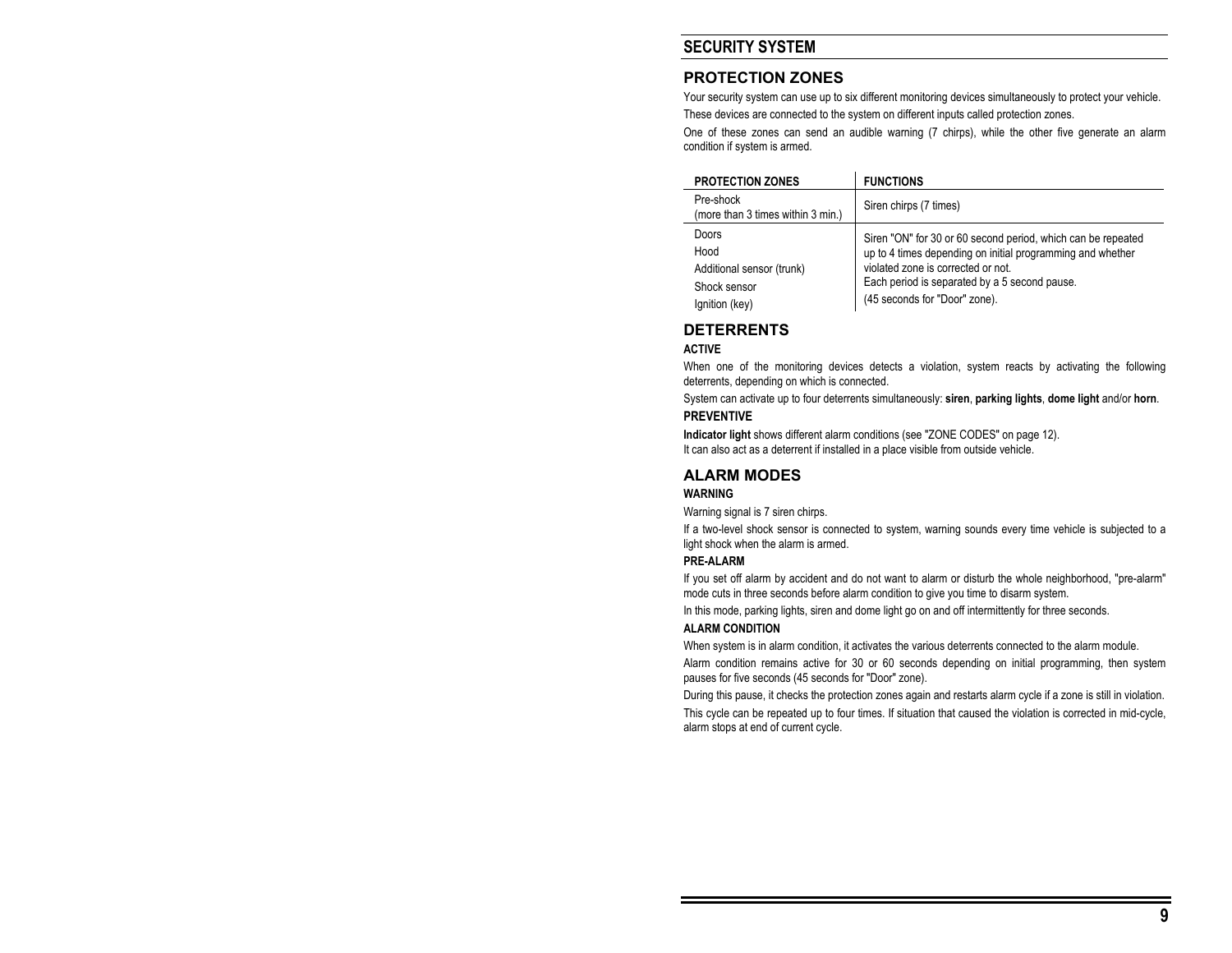## **OPERATION**

Your alarm system has three different operating modes, **active**, **semi-passive rearming** and **passive rearming** depending on initial programming. See the relevant paragraph for mode your system was configured in during installation.

#### **ACTIVE**

In active mode, the alarm must be **armed** and **disarmed** using the remote (see Table of Commands on page 3).

Alarm is armed as soon as command is received, even if a zone is in violation when command is received.

However, violated zone cannot trigger the alarm unless it was in a normal condition beforehand.

This mode is always available even if, during installation, your system was not configured for it.

#### **SEMI-PASSIVE REARMING**

In semi-passive mode, alarm must be **armed** and **disarmed** using the remote (see Table of Commands on page 3).

In this mode, alarm rearms automatically 25 seconds after disarming (rearming cycle) if doors are all closed. Indicator light flashes rapidly to indicate that system is in rearming cycle.

**Note:** If vehicle is equipped with power locks interfaced with the system, a device can be added to prevent doors from locking during rearming if key is still in ignition. If applicable, this device allows system to be armed but cancels locking.

Key detection device **is**  $\Box$ , **is not**  $\Box$  installed on this vehicle.

Following table shows effect of each zone on rearming cycle.

| <b>Protection zone</b>    | Effect on rearming cycle                                                         |                  |
|---------------------------|----------------------------------------------------------------------------------|------------------|
| Hood                      |                                                                                  |                  |
| Additional sensor (trunk) | These three zones prolong rearming cycle as long as they remain in<br>violation. |                  |
| Shock sensor              |                                                                                  |                  |
|                           | Activated by ignition key:                                                       | Cancels rearming |
| Ignition                  | Activated by remote starter:                                                     | No effect        |
| Doors <sup>2</sup>        | This zone cancels rearming completely.                                           |                  |
| Warning                   | No effect                                                                        |                  |

Applying brakes or activating Temporary Valet Mode cancels rearming.

#### **PASSIVE REARMING**

In passive rearming mode, opening a door triggers rearming cycle.

Alarm will be armed 30 seconds after checking that all protection zones are in normal condition.

This 30-second period is called "rearming cycle".

If a zone detects a violation during rearming cycle, countdown stops and restarts at 30 seconds when all zones are back in normal condition.

During rearming cycle, indicator light flashes rapidly.

After five seconds, system sends an audible confirmation (siren chirps once), indicating that system will arm after 25 seconds.

After this delay, alarm is armed and sends a second confirmation (siren chirps once and parking lights flash once) to indicate that system is armed.

If you wish to remain in vehicle without driving off, you can cancel rearming cycle by applying brakes.

<sup>&</sup>lt;sup>2</sup> If vehicle is equipped with a factory security system and runtime expires during rearming cycle, factory security system is reactivated but not the Remote starter security system because opening a door is simulated for factory system rearming.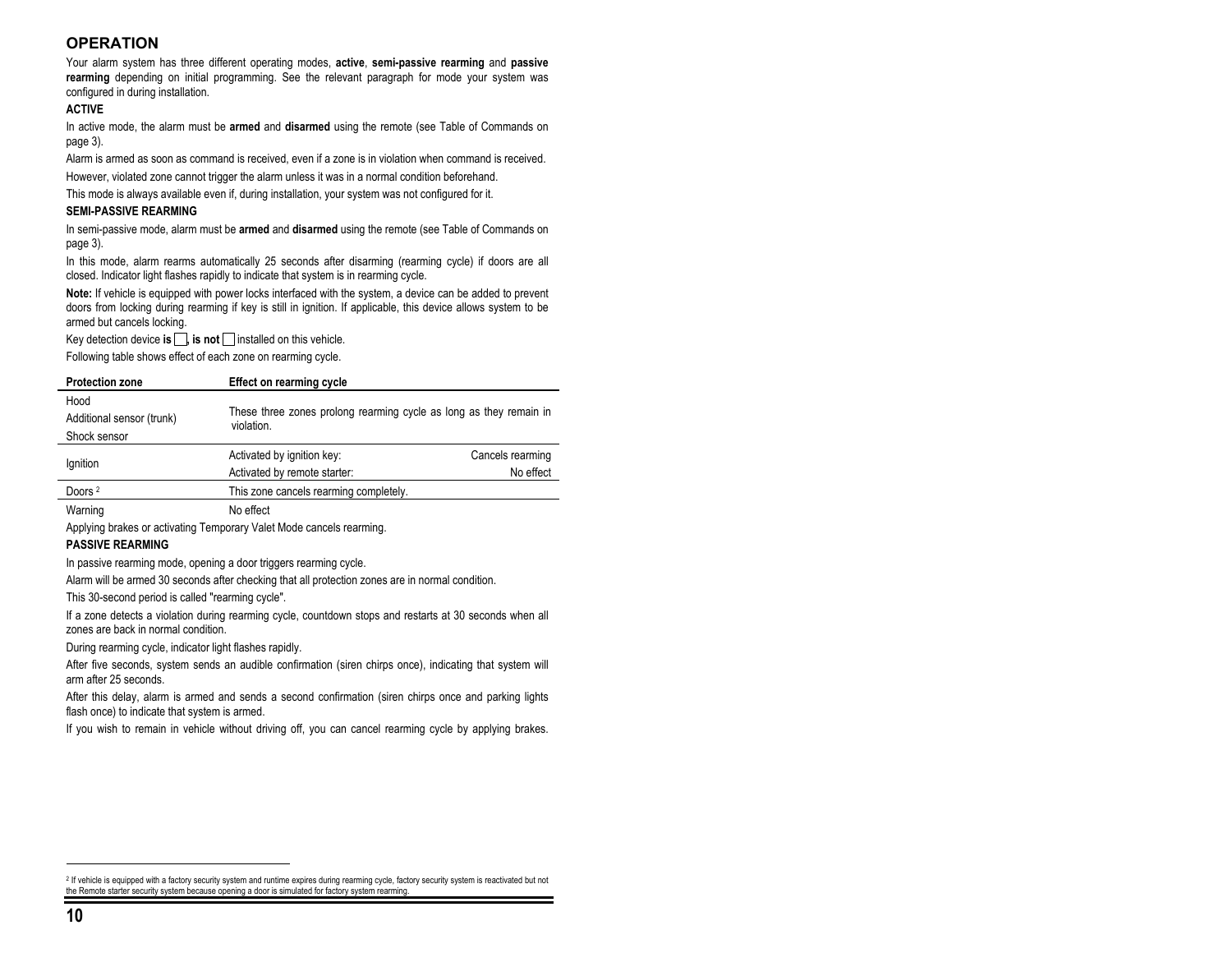When you exit the vehicle, cycle resumes and system arms automatically (see also "TEMPORARY VALET MODE").

If you disarm the system and do not open the door within 60 seconds, it rearms itself automatically.

|  |  | The following table shows the effect that each zone has on the rearming cycle. |
|--|--|--------------------------------------------------------------------------------|
|  |  |                                                                                |

| <b>Protection zone</b>    | Effect on rearming cycle                                          |                  |
|---------------------------|-------------------------------------------------------------------|------------------|
| Hood                      |                                                                   |                  |
| Doors                     | These four zones prolong rearming cycle as long as they remain in |                  |
| Additional sensor (trunk) | violation.                                                        |                  |
| Shock sensor              |                                                                   |                  |
|                           | Activated by ignition key:                                        | Cancels rearming |
| lgnition                  | Activated by remote starter:                                      | No effect        |

| Warning | No effect |
|---------|-----------|

Applying brakes or ignition key in "ON" position cancels rearming (until a door is opened, which causes rearming cycle to restart from the beginning).

See also "TEMPORARY VALET MODE" and "DOME LIGHT DURATION".

You can **disarm** only with remote control by pressing **B** button (see Table of Commands on page 5). System is disarmed immediately and restarts rearming cycle from the beginning.

#### **TO TERMINATE ALARM CONDITION**

You can terminate alarm condition by pressing  $\blacksquare$  button, which also disarms system, or by pressing either of the  $\blacksquare$  or  $\blacksquare$  buttons, which terminates alarm condition without disarming system.

#### **CONFIRMATION**

When the alarm is armed, one chirp of the siren and/or flash of the parking lights means that all protection zones are in normal condition and system is ready.

Three chirps or flashes means that one or more zones are in violation (e.g. at least one door is opened).

Once the zone is corrected (e.g. door closed), the system sends another confirmation (one chirp or flash if all zones are in normal condition, three chirps or flashes if another zone is in violation).

If a zone is in violation when system is armed manually (using remote) and the cause of the violation is not corrected, the alarm will still arm but this zone will not be able to generate an alarm condition. See also "DOME LIGHT DURATION".

When you disarm the alarm, two chirps or flashes indicate that no one tried to break into or do anything to your vehicle, and four chirps or flashes indicate that an alarm condition occurred during your absence. The following table summarizes this section.

| <b>CONFIRMATION</b>                                                                            | <b>MEANING</b>                                              |
|------------------------------------------------------------------------------------------------|-------------------------------------------------------------|
| 1 chirp or flash                                                                               | System armed, no zone in violation.                         |
|                                                                                                | 2 chirps or flashes System disarmed, no violation detected. |
| 3 chirps or flashes System armed with zone in violation. Indicator light indicates which zone. |                                                             |
| 4 chirps or flashes                                                                            | System disarmed with violation detected.                    |
|                                                                                                | Indicator light indicates cause of alarm condition.         |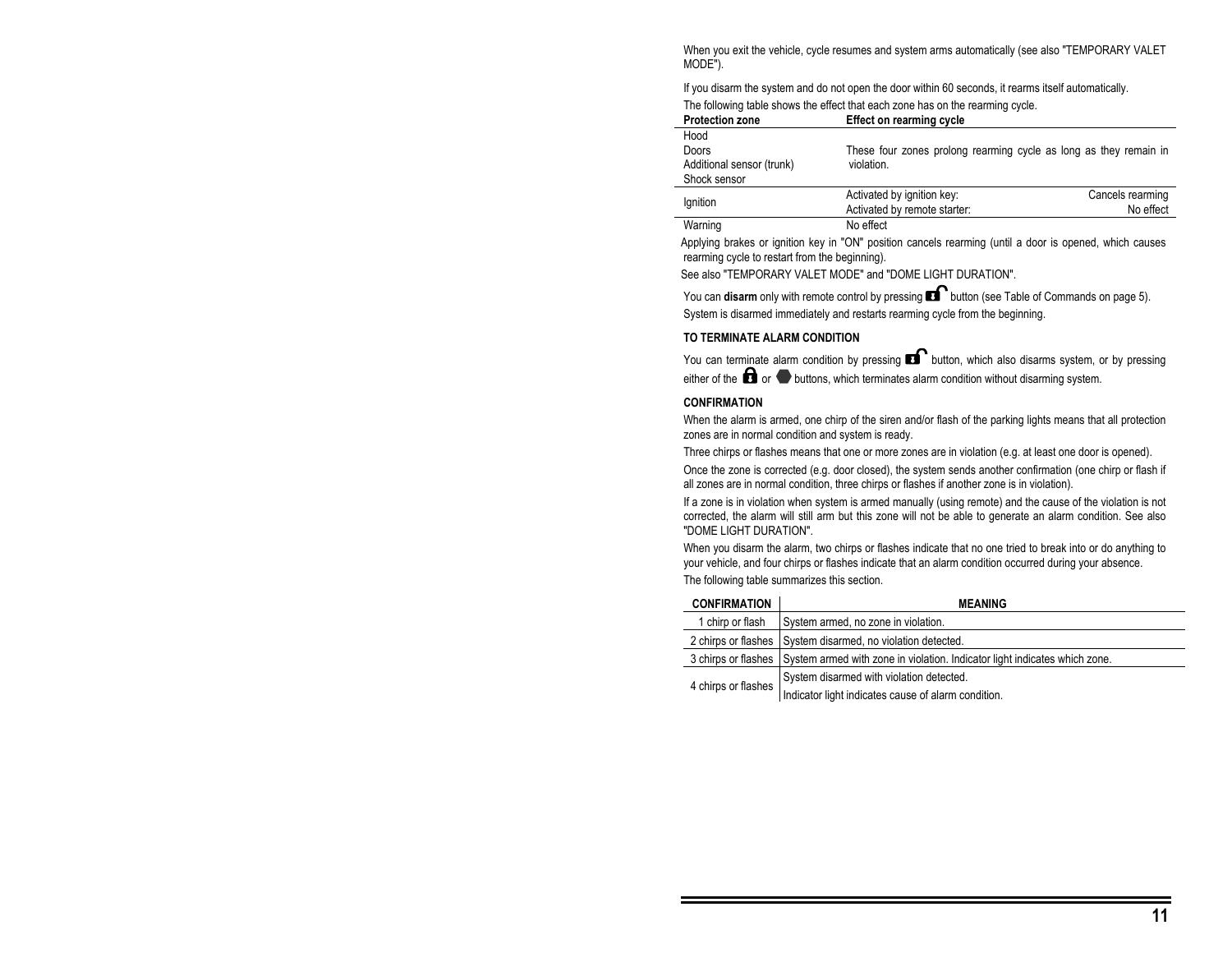## **INDICATOR LIGHT**

Indicator light flashes a specific number of times (see table below) to indicate different alarm conditions when arming and disarming the system.

It can also act as a deterrent if installed in a place visible from outside the vehicle.

**DURING ARMING** Indicator flashes codes for zones in violation (e.g. at least one door is opened).

Only one code is shown at a time. If more than one zone is in violation during arming, code changes when zone shown is corrected (example: door closed).

**DURING DISARMING** Indicator flashes code for last zone that generated the alarm condition.

Code is shown when you press  $\blacksquare$  BUTTON.

This code is repeated until you apply the brakes.

The following table shows the meaning of zone codes (number of flashes).

|                      | <b>ZONE CODES</b>                                            |  |  |  |  |
|----------------------|--------------------------------------------------------------|--|--|--|--|
| <b>FLASHES</b>       | <b>ZONE INDICATED</b>                                        |  |  |  |  |
|                      | System is armed.                                             |  |  |  |  |
| 2                    | A door is/was open.                                          |  |  |  |  |
| 3                    | Hood is/was open.                                            |  |  |  |  |
| 4                    | Alarm condition is/was detected on shock sensor input.       |  |  |  |  |
| 5                    | Key is/was in ignition position (IGN).                       |  |  |  |  |
| 6                    | Alarm condition is/was detected on additional sensor input   |  |  |  |  |
|                      |                                                              |  |  |  |  |
|                      | Loss of power (+12V battery supply was removed).             |  |  |  |  |
| 8                    | Alarm status is/has been detected on pre-shock sensor input. |  |  |  |  |
|                      | Indicator can show two other conditions:                     |  |  |  |  |
| <b>CONSTANT</b>      | Indicates that alarm is permanently disarmed.                |  |  |  |  |
|                      | See "VALET MODE" on page 13.                                 |  |  |  |  |
| <b>RAPID FLASHES</b> | Indicates that system is in rearming cycle.                  |  |  |  |  |

#### **SECONDARY FUNCTIONS**

#### **ANTI-LOCK**

When connected to ignition key cylinder, this function prevents system from locking the doors during automatic rearming if key is in the ignition.

See "PASSIVE REARMING" and "SEMI-PASSIVE REARMING" on

It can also be connected to a switch to select automatic locking as ACTIVE or INACTIVE.

#### **TEMPORARY VALET MODE (ALARM)**

This mode is used to cancel automatic rearming for an indefinite period of time.

You will find this mode useful when fuelling up or working on your vehicle.

page 8.

To activate Temporary Valet Mode, press  $\blacksquare$  button during rearming cycle (indicator light flashes rapidly).

When light stops flashing, it confirms that Temporary Valet Mode has been activated.

To cancel this mode, place ignition key in "RUN" position then remove it; passive rearming is reactivated when you open a door.

You can also arm the system using the remote, which cancels Temporary Valet Mode.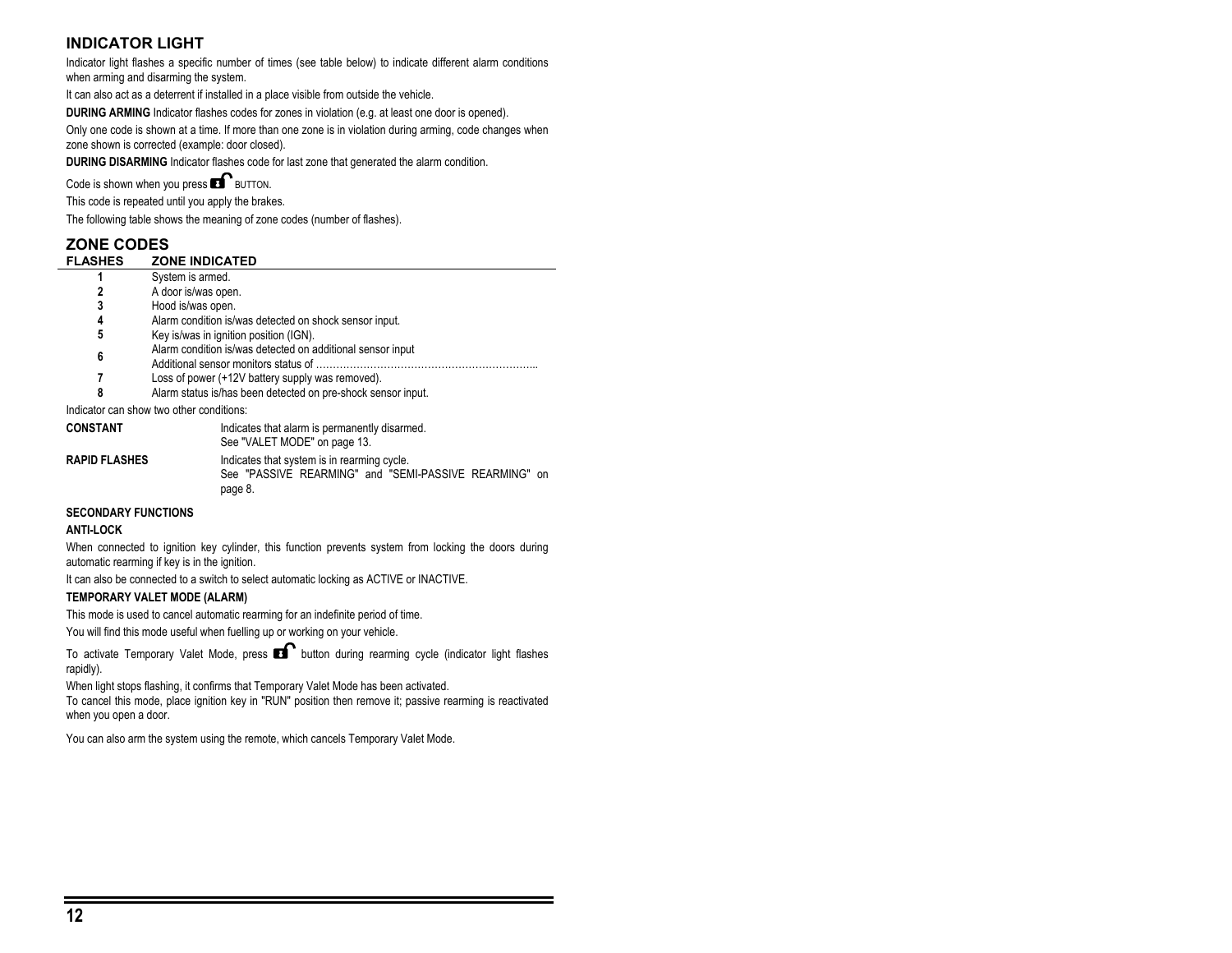#### **VALET MODE**

This mode is used to deactivate alarm permanently when you take your vehicle in for servicing for example.

Valet switch activates Valet Mode or terminates alarm condition when your **remote control is not available** (lost, batteries dead, etc.).

This switch must be installed in a hidden place known only to regular users of the vehicle.

Ask your installer to tell you where it is.

**TO ACTIVATE VALET MODE**, place ignition key in "ON" position then press Valet switch (for about 3 seconds) until indicator light comes on at half-brightness.

**TO DEACTIVATE VALET MODE**, place ignition key in "ON" position then press Valet switch (for about 3 seconds) until indicator light goes out.

#### **Notes:**

If you perform both sequences one after the other, you need to pause for 3 seconds between the two sequences.

Valet Mode is automatically deactivated when key is turned to the "ON" position and/or engine is remotestarted for the tenth time. This is to prevent Valet Mode from being left on for long periods of time.

## **GLOSSARY**

#### **SIREN**

Siren has six different sounds, i.e., it chirps repeatedly and has six different melodies.

It chirps intermittently (short repeated chirps) during a pre-alarm and continuously during an alarm condition.

It can confirm arm and disarm commands with short chirps; see table in CONFIRMATION section.

This function is programmable as active or inactive during installation.

#### **HORN**

Horn beeps intermittently (short repeated beeps) during an alarm condition.

This function is optional and may require the installation of additional material.

Ask your installer for more details.

#### **PARKING LIGHTS**

Parking lights flash intermittently (repeated flashes) during a pre-alarm and alarm condition. Parking lights also confirm that commands have been received. See table in CONFIRMATION section.

#### **VIOLATION**

Violation means a situation that causes a protection zone to generate an alarm condition; example: a door was opened, etc.

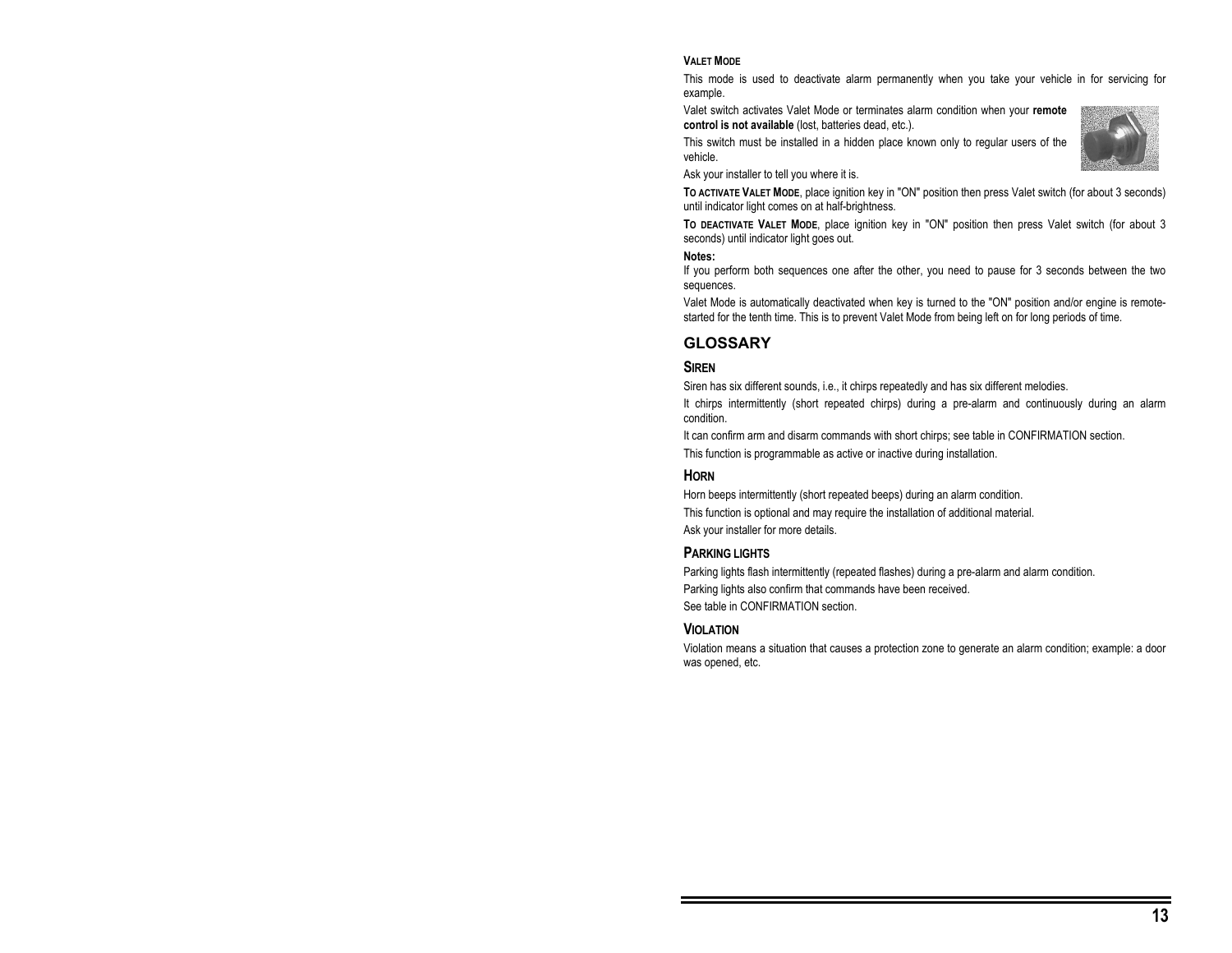#### **DOME LIGHT DURATION**

The system turns vehicle dome light on for 30 seconds upon unlocking command (not applicable in "semipassive rearming" mode).

In "passive rearming" mode, system ignores the "Door" zone while dome light is on, which prolongs rearming cycle by 30 seconds.

On some vehicles, dome light may remain on after all doors have been closed. If this option applies to your vehicle, rearming cycle is prolonged by the number of seconds during which dome light is kept on by vehicle's factory system.

#### **Special condition**

If during dome light duration, a "Lock" command is sent while a door is opened, system arms and ignores door violation; if door is still open 45 seconds after dome light duration ends, system recognizes door violation and changes to alarm condition.

## **LOCK/UNLOCK COMMANDS AND ALARM SYSTEM ARMING/DISARMING**

If your vehicle is equipped with electric door locks, several functions can be operated by remote control. These features are optional and may require purchasing additional equipment. Consult your dealer for advice.

Arming and disarming the security system also controls Lock/Unlock functions.

Following systems can be controlled:

- Door locks.
- Trunk or hatchback release.
- Interior lights.

## **LOCK / ARM**

Press the **button**, doors are locked and alarm system is armed, parking lights flash once and siren chirps once to confirm command has been received and that none of the protected zones are in violation.

Parking light confirmation is sent as many times as command is repeated so you are sure that system has received the command. Audible confirmation is also repeated (siren or horn depending on programming) if option "Confirmation on 2nd lock" is activated (during installation).

If a zone is in violation during arming, confirmation is different (3 flashes or chirps) to warn you. See table of alarm codes to know which zone is in violation.

## UNLOCK / DISARM **EX**

Press the **button**, doors are unlocked and alarm is disarmed, parking lights flash and siren chirps twice to confirm command has been received and that no alarm condition was generated during your absence.

If there was a violation, confirmation is different (4 flashes or chirps) to warn you. See table of alarm codes to know which zone generated alarm condition.

The "Unlock" function can be programmed and connected in such a way that the first Unlock command only unlocks the driver's door, while a following Unlock command unlocks the other door(s).

Dome light will turn on for 30 seconds every time Unlock command is sent (not applicable in semi-passive mode).

This 30-second duration is cancelled when Lock command or Trunk command is sent, brakes are applied or key is inserted in ignition and turned to "**ON**" position.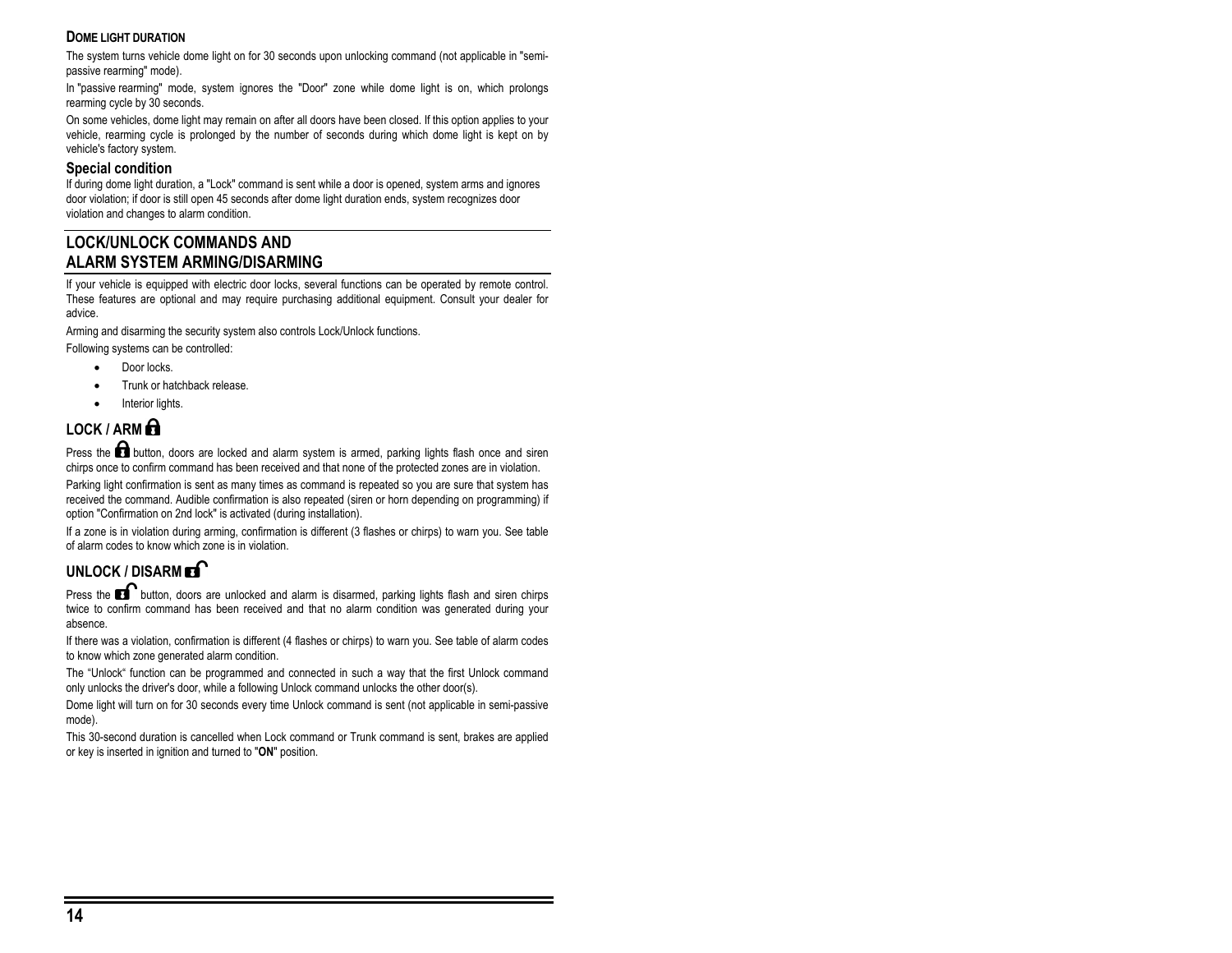## **TRUNK RELEASE**

Press **button.** Trunk is released and parking lights flash three times to confirm command has been received.

Trunk cannot be released if ignition key is in "**ON**" position.

Furthermore, if alarm is armed and system is not equipped with an additional sensor capable of detecting trunk release (optional equipment not included), opening of trunk with remote control will not be possible.

In this case, parking lights flash once to confirm that command has been received but trunk could not be released.

If you are not sure you have received confirmation, repeat command. System will repeat confirmation as often as you wish.

Remember to rearm alarm after trunk is closed ("Lock" command).

#### SYSTEM EQUIPPED WITH AN ADDITIONAL SENSOR

If your system is equipped with a sensor designed to monitor status of trunk (added at time of installation), parking lights will flash three times to confirm command was received. When trunk is released, 3 chirps are emitted to warn that alarm will not take into account the status of this zone or the shock sensor's zone for the next 5 minutes. If you do not release trunk within 10 seconds, the system will rearm trunk automatically.

The timer is reset each time the command is repeated, which allows for a new 5-minute period to close the trunk lid.

The system will sound a chirp when trunk is closed to confirm it has been rearmed. If trunk is open for more than 5 minutes, the system switches to alarm status.

#### **AUTOMATIC LOCK/UNLOCK**

Programmable as **Active** or **Inactive** during installation.

This function locks the doors when ignition key is in "**ON**" position, engine is running and brakes are applied. Doors are unlocked when key is turned from "**ON**" to "**OFF**" or when Continuous Mode is activated.

If "Unlock" function is set to unlock only driver's door on the first command, the "Automatic Unlock" function will unlock driver's door only. If dome light is connected to system, it is activated when an automatic unlock occurs.

This function is : Active | Inactive |

#### **OTHER COMMANDS**

#### **ANTITHEFT (CIRCUIT DISABLER)**

Programmable as **Active** or **Inactive** during installation.

Your Remote Starter is equipped with an Antitheft system. This system consists of an output that controls a relay that disables all circuits required to operate your vehicle (optional connection).

## **"PASSIVE ARMING" TYPE ANTITHEFT**

This type of Antitheft system arms automatically when ignition key is turned from "**ON**" to "**OFF**" and remains "**OFF**" for one minute. It can also be armed manually by sending a "Lock" command (unless ignition key is in "**ON**" position).

#### **DISARMING**

Antitheft system is disarmed for one minute when you send "Unlock" command.

If ignition key is not turned to "**ON**" position within one minute, system automatically rearms, thus preventing an intruder from starting your vehicle, even with the ignition key.

It can be connected so that horn sounds if an intruder tries to start your vehicle when it is in the active state.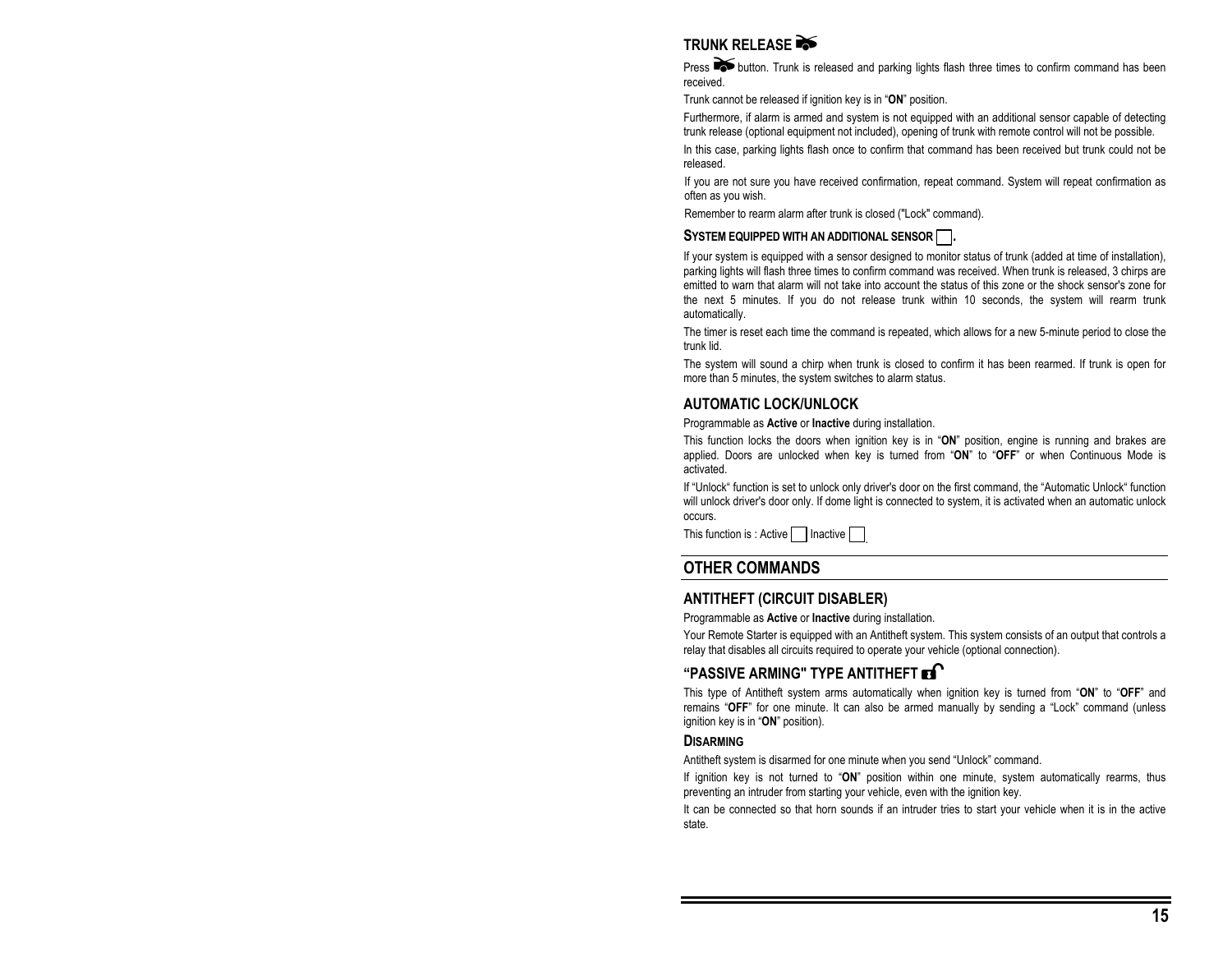## **"ACTIVE" TYPE ANTITHEFT**

This type of Antitheft system arms by sending the "Lock" command (unless ignition key is in "**ON**" position) and disarms by sending the "Unlock" command.

#### **VALET MODE (CIRCUIT DISABLER)**

The circuit disabler function can be deactivated for the same reasons and in the same way as the Antitheft system. See "Valet mode" details on page 13.

## **CAR FINDER <b>COL**

Press **and a**nd **buttons simultaneously (lights: 3, horn: 7).** This function sounds **horn** (short tune) and flashes **parking lights** to help you locate your vehicle in a large parking lot.

## **PANIC**  $\bullet$  **(** $> 4$  **SEC.)**

Press button « » for more than 4 seconds. This command activates all deterrents that are connected to the system, **parking lights**, **horn**, **siren** and **dome light** for 30 sec.  $\Box$  or 60 sec.  $\Box$  depending on programming made during installation.

Panic mode is used to attract attention if you are experiencing difficulties. This command will not be executed if engine is kept running by ignition key.

Use the stop command to abort panic mode or press brake pedal.

## **UTILITY COMMANDS**

Two additional commands control most of your vehicle's accessories, depending on which were connected during installation (headlight, defroster, etc.). For details, consult your technician.

## COMMAND #1 **A**

To activate this function, press **and and**  $\bullet$  buttons simultaneously (lights: 1).

The accessory associated with this command (

is then activated for 1 second  $\Box$ , 1 minute  $\Box$  or 8 minutes  $\Box$ , depending on programming.

This duration can be cancelled by repeating command (lights: 1).

## COMMAND #2 **Frace**

To activate this function, press  $\blacksquare$  and  $\blacktriangleright$  buttons simultaneously (lights: 1).

The accessory associated with this command (

is then activated for 1 second  $\Box$ , 1 minute  $\Box$  or 8 minutes  $\Box$ , depending on programming.

This duration can be cancelled by repeating command (lights: 1).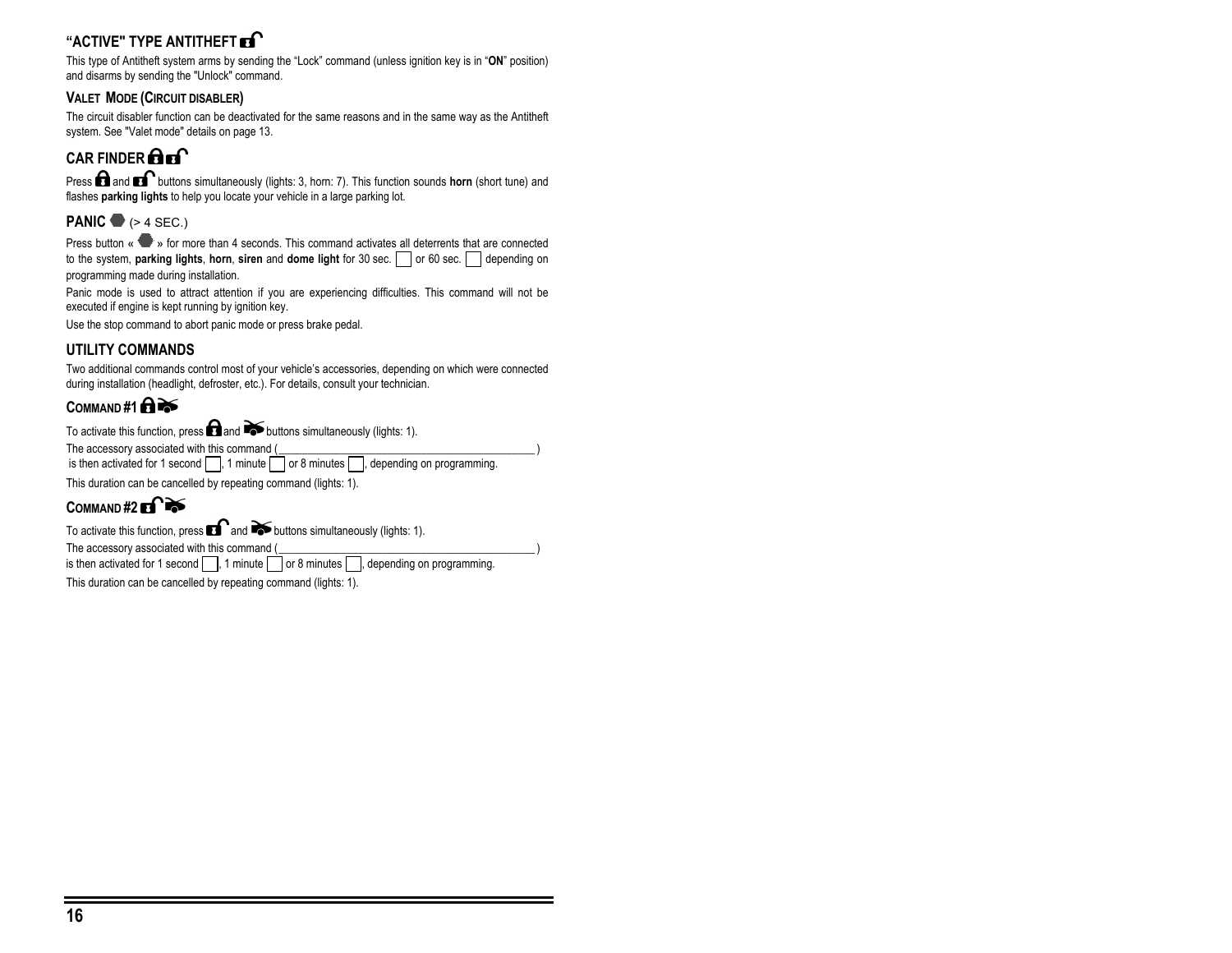## **START FAIL CODES Orm Es**

When a remote start attempt fails, it is possible to determine what caused the failure to start.

Press the **OFFF** and  $\blacksquare$  buttons simultaneously.

The number of times the parking lights flash corresponds to the start fail code.

The table below lists the various start fail codes.

| Code         | <b>Failure to start details</b>                                                 |
|--------------|---------------------------------------------------------------------------------|
| 1            | Module has received a Stop command (remote or timer).                           |
| $\mathbf{2}$ | Brakes were applied during or after start sequence or module overload occurred. |
| 3            | Stopped by alarm.                                                               |
| 4            | Engine does not crank when starting sequence is initiated.                      |
| 5            | Start command ignored because hood is open.                                     |
| 6            | Safety sequence not valid during start sequence.                                |
| 7            | Start command ignored because key is in ignition (in "Run" position).           |
| 8            | Remote starter main switch is "OFF" or output overload.                         |
| 9            | Runtime has elapsed.                                                            |
| 10           | Remote starter attempted to start engine three times unsuccessfully.            |
| 11           | Remote starter sensed engine was already running.                               |
| 12           | Engine is over-revving (RPM > 3000).                                            |
| 13           | Engine not cranking fast enough during start sequence.                          |
| 14           | Manual sequence has been invalidated by status of parking brake.                |
| 15           | Manual sequence has been invalidated by opening of one or more doors.           |
| 16           | Internal failure of module.                                                     |
| 19           | Module does not detect manual interface.                                        |
| ົ            | Osasukusus deeles                                                               |

Consult your dealer.

If any of these start fail codes persist, consult your dealer.

## **ALARM CONDITION CODES**

Use this command to identify which zone is in violation during arming or which generated alarm condition.

Press and **A** buttons simultaneously: parking lights will flash number of times corresponding to code for protection zone in violation.

If more than one zone is in violation, code for the zone with highest priority is shown (1 = highest priority). See table of codes below.

| Code | <b>Protection Zone</b>                                               | Priority |
|------|----------------------------------------------------------------------|----------|
|      | System is armed.                                                     |          |
|      | A door is/was open.                                                  |          |
|      | Hood is/was open.                                                    |          |
|      | Alarm condition is/was detected on shock sensor input.               |          |
| 5    | Key is/was in ignition position (IGN).                               |          |
| 6    | Alarm condition is/was detected on additional sensor input.          |          |
|      | Loss of power (+12V battery supply was removed).                     |          |
| 8    | More than 3 warnings were given within 3 minutes by pre-shock input. |          |